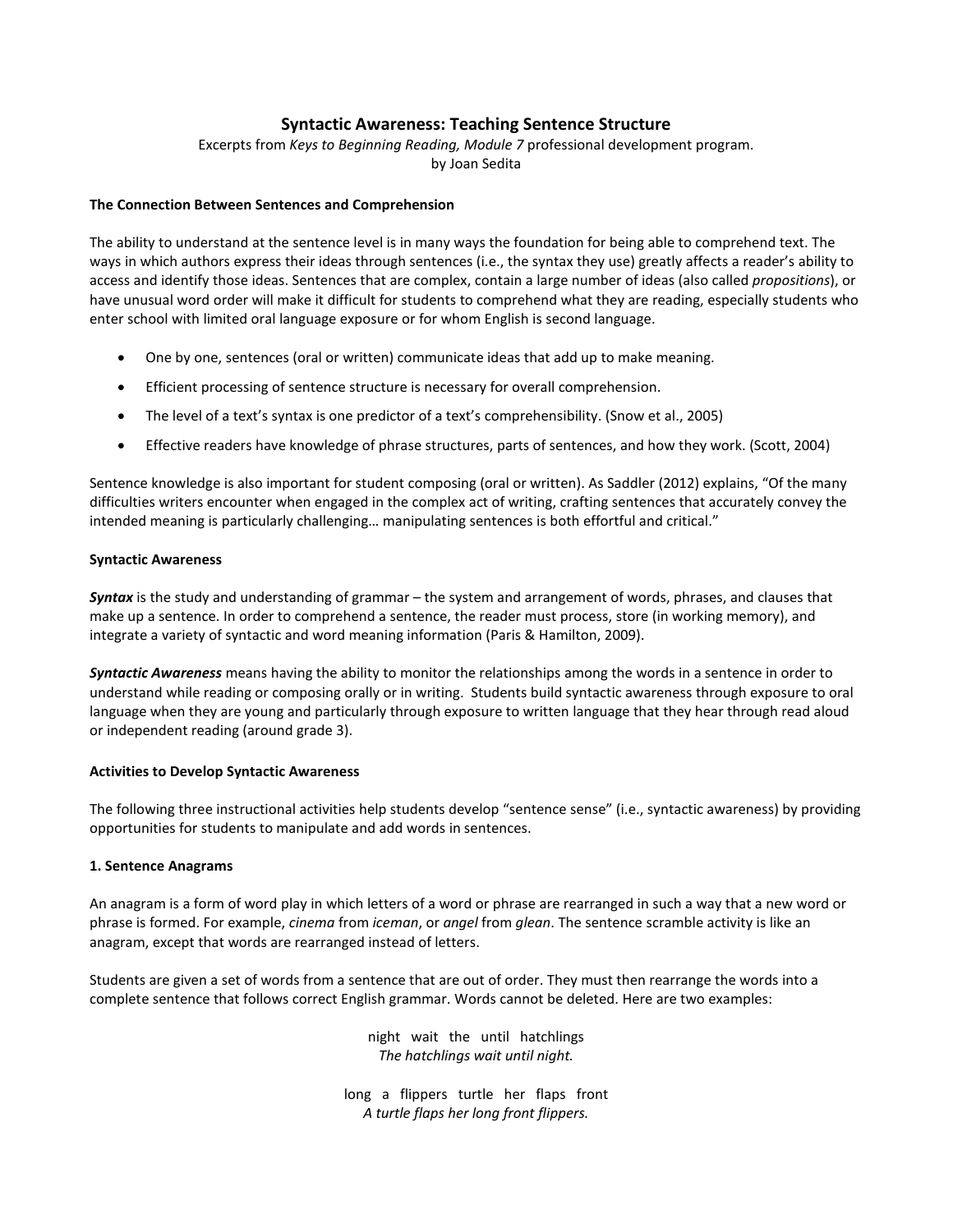Here are a few suggestions for using sentence scrambles with your students:

- Use sentences from text used for reading or read aloud.
- Include words recently encountered in phonics or spelling lessons.
- Include newly learned vocabulary terms.
- Use sentences related to everyday classroom experiences, such as the morning message.
- Introduce sentence scrambles that have just a few words three or four at the most. Then gradually expand the number of words as well as the complexity of the sentence structure. Be sure to avoid using too many words that might overwhelm students.
- Scaffold the task by capitalizing the first word of the sentence and including punctuation after the last word.

### **2. Sentence Elaboration**

Sentence elaboration activities help students use and manipulate a growing number of words in sentences. They are especially useful for developing syntactic awareness for subordinate clauses, prepositional phrases, and adverbial phrases.

#### *Basic Elaboration: The "W" Questions* Adapted from Marilyn Adams, 2011

For this activity, teachers use six question words: *who, what, where, why, which, how*. The activity starts with a simple subject (e.g., *the turtle*). Then, a series of questions are asked to prompt students to expand and elaborate. This activity can be done in whole group with students making suggestions while the teacher writes the sentences. For older students, this activity can be done in small groups or with partners. Scaffold by giving students just two or three "W" words, then gradually expand the task.

Examples:

| Every day, the young, green |
|-----------------------------|
| turtle swam in the ocean in |
| search of food.             |
|                             |
|                             |
|                             |
|                             |
|                             |

## *More Advanced Elaboration: Expanding Kernel Sentences*

The Common Core Language Standards (#1a) indicate that by grade 3 students should be able to explain the functions of the major parts of speech. This activity is similar to the one above, but it is more challenging and provides the opportunity to label parts of speech and use grammatical terms.

Use a "popcorn" metaphor to explain this activity to students: a single *kernel* of corn is very small, but when heat energy is added, it *blows up* and becomes larger. In this activity, students start with the base of a kernel sentence (a noun and verb). When they put energy into adding information to the kernel sentence, it also blows up!

Here are some teaching tips:

- You do not have to follow all of the steps when you expand a kernel sentence you can choose just a few.
- This activity can be done orally for younger children who are not ready to read and write the words.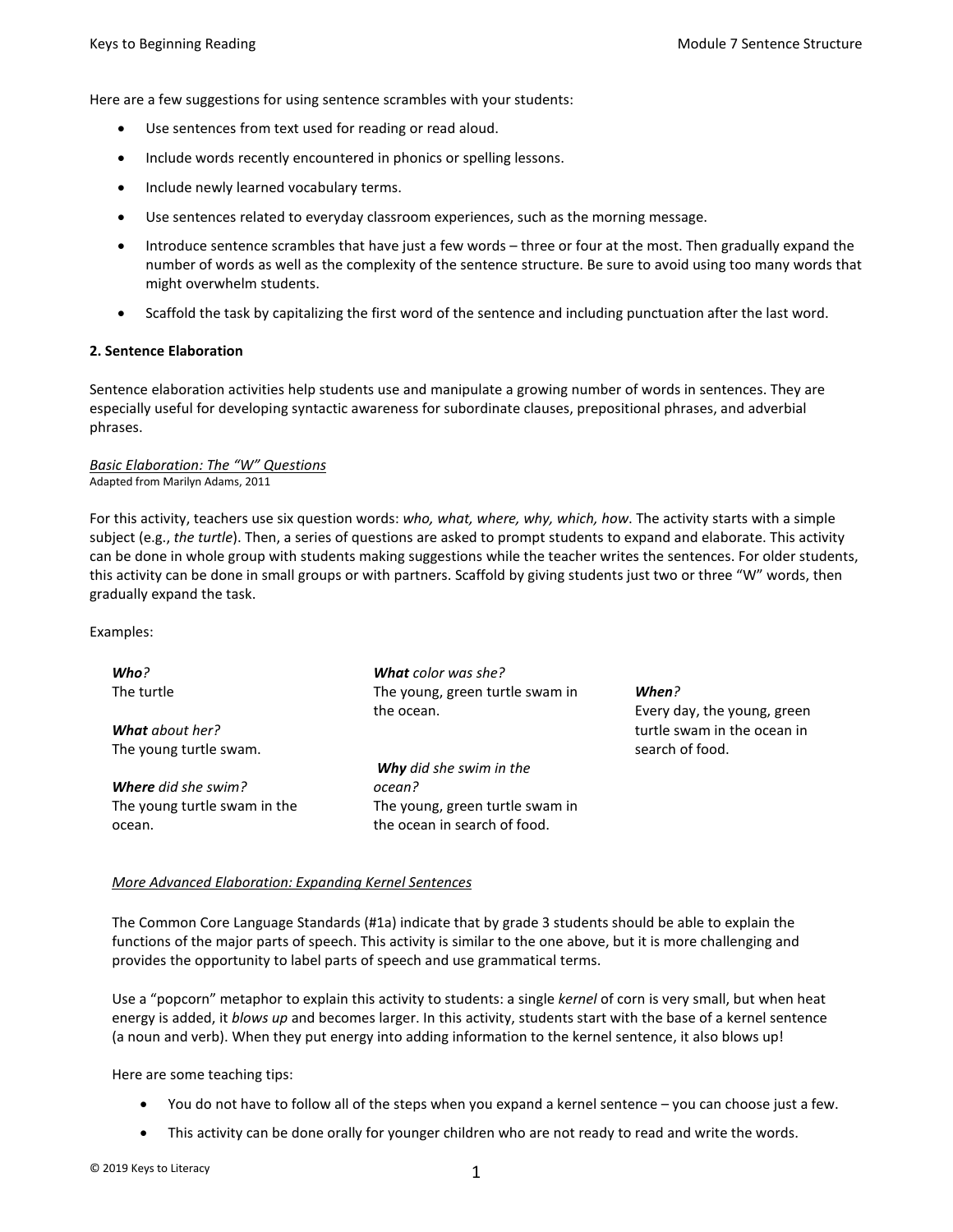- Students in grades K through 2 will need the teacher's help to expand a sentence, but by grade 3 some students will be able to complete the activity on their own or with a partner.
- Provide word lists of adverbs, nouns, verbs, and adjectives as a scaffold.
- Give students the six basic coordinating conjunctions that can be used to generate a compound sentence: *for, and, nor, but, yet, so*.

**Here are the steps for expanding a kernel sentence, followed by an example.**

Basic simple sentence: Noun and verb

- *Elaborate the subject Add articles, adjectives* – *e.g. color, size, shape, number*
- *Elaborate the predicate Add adverbs* – *words that end in –ly*
- *Add phrases (where, why, how, when)* – *Time of day, weather, location*

Next Steps (more advanced):

- Compound the subject
- Compound the predicate
- Add a dependent clause to make a complex sentence
- Combine two sentences into a compound sentence

Adapted from: Jennings & Haynes, 2002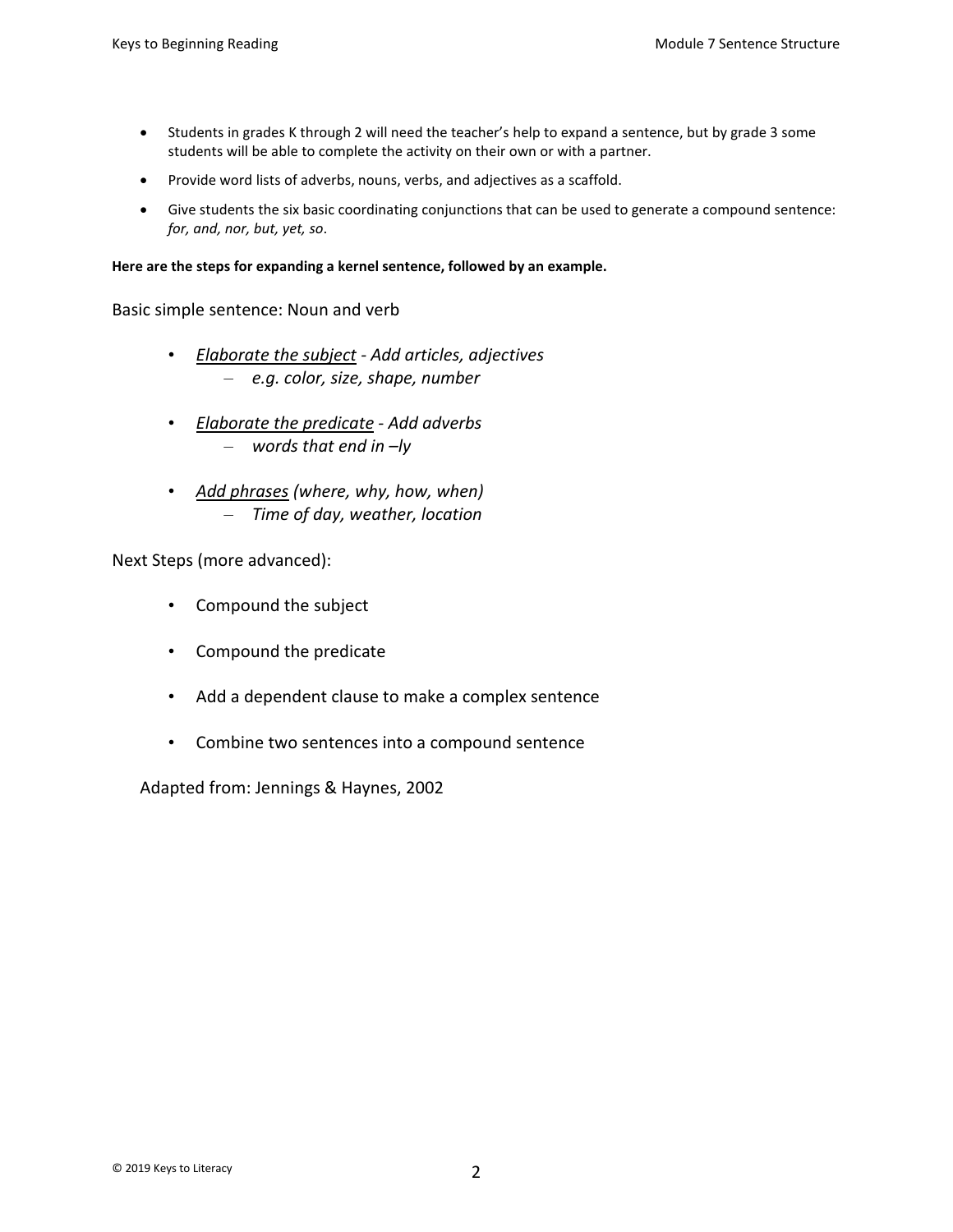# **EXAMPLE**

*Kernel Sentence.*

**turtle dives**

*Elaborate the subject: articles, adjectives.*

**The small, green turtle dives.** 

*Elaborate the predicate: adverbs*

**The small, green turtle dives quickly.** 

*Add a phrase.*

**The small, green turtle dives quickly into the seaweed.**

*Compound the subject.*

**The small, green turtle and his friend dive quickly into the seaweed.** 

*Compound the predicate.* 

**The small, green turtle and his friend dive and swim quickly into the seaweed.** 

*Add a dependent clause to make a complex sentence.* 

**Because he is frightened, the small, green turtle and his friend dive quickly into the seaweed.** 

*Combine two sentences to make a compound sentence.* 

**Because he is frightened, the small, green turtle and his friend dive quickly into the seaweed and hide from predators.**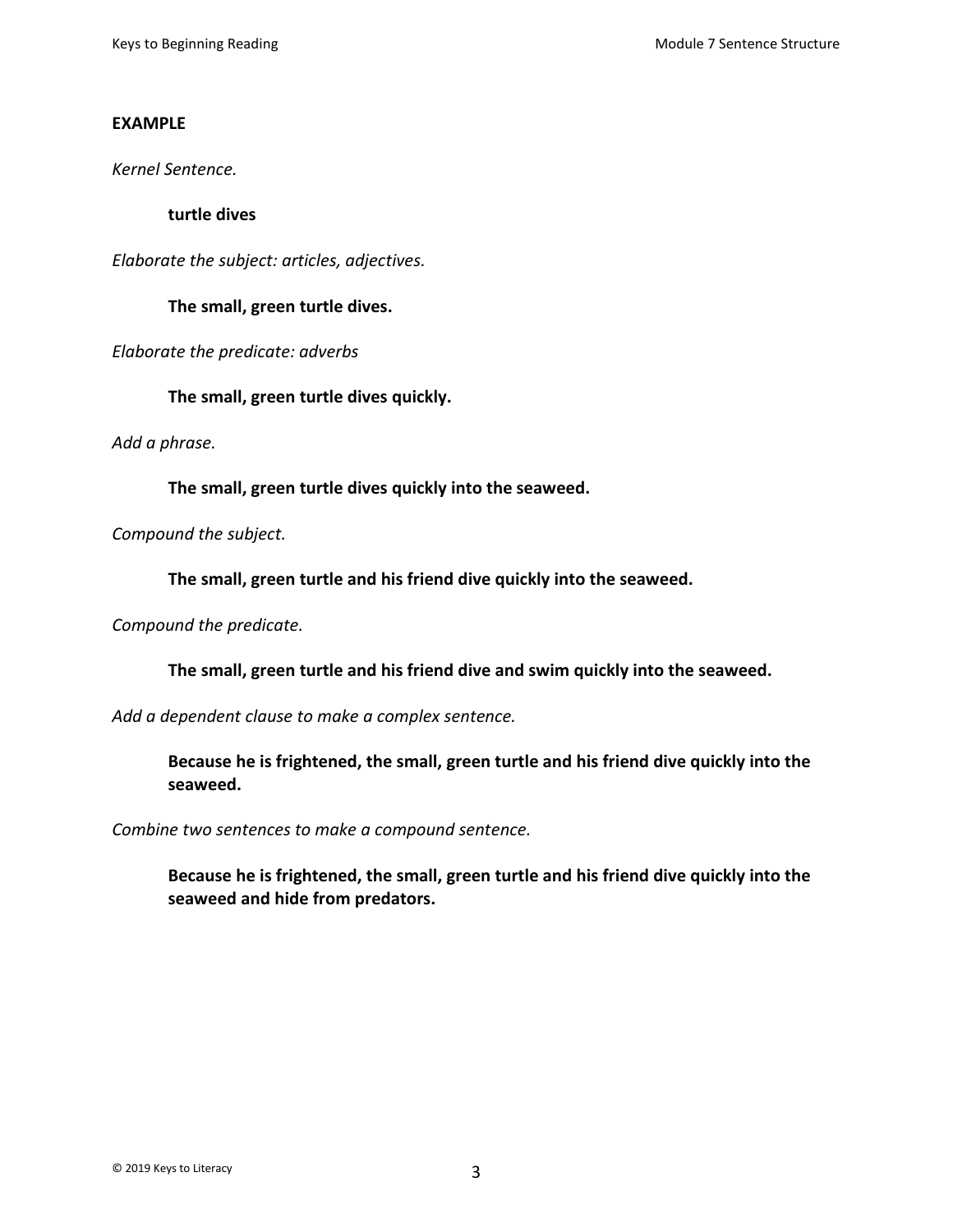## **3. Sentence Combining**

Developed in the 1960's (Strong, 1986), sentence combining is an effective method for helping students of all ages – in elementary grades through college – develop syntactic awareness to support comprehension and writing of sentences (Graham & Perin, 2007; Saddler, 2012). Sentence combining provides important practice with manipulating and rearranging words in sentences, expanding sentences, and clarifying sentence meaning. Given a set of simple sentences, sentence combining activities require students to apply syntactic knowledge to combine the sentences into a more complex, grammatically correct sentence.

When you use sentence combining with young students in primary grades, it is important to use developmentally appropriate sentence-combining tasks. Consider these teaching tips:

- Start with combining just two, very simple sentences, then add more sentences gradually.
- This activity can be done orally for younger children who are not ready to read and write all the words.
- Some students in grades kindergarten through grade 2 will need the teacher's help to combine sentences, but by grade 3 most students should be able to complete these activities on their own or with a partner.

**two** 

- Encourage students to explain the reasons for their combining decisions. This will provide an opportunity for them to articulate how they are thinking about word order and sentence construction.
- Sentence combining works best if it is done at least 2 or 3 times a week.

Also, use sample sentences from classroom text as the basis for developing a sentence combining activity. You can do this by finding a complex sentence in the text you are using and breaking it apart into smaller sentences for



the students to combine. See the examples below from the read aloud book *One Tiny Turtle* by Nicola Davies (2001).

Birds eat baby sea turtles. Fish eat baby sea turtles.

The turtle snaps her beak on tiny crabs. The turtle snaps her beak on shrimps.

Turtles have shells that cover their backs. Their shells cover their stomachs.

Turtles have shells. The shells are made from bony plates. The shells get bigger as turtles grow.

You can use cards with one word per card so students can more easily manipulate the words as they combine the sentences. View the example.

#### **References:**